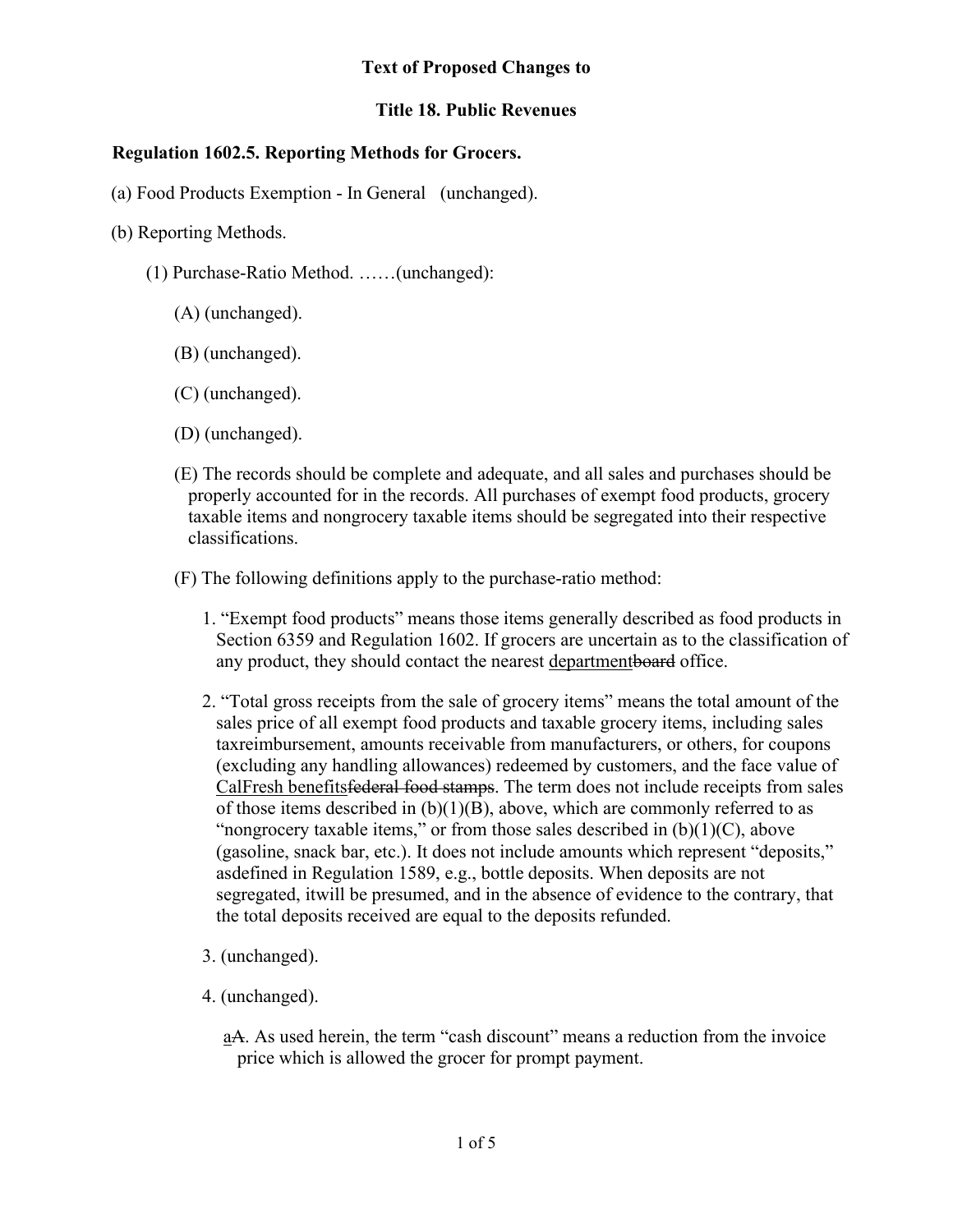- b<sub>B</sub>. As used herein, the term "volume rebate or quantity discount" means an allowance or reduction of the price for volume purchases based on the number of units purchased or sold. Such rebates or discounts normally are obtained without any specific contractual obligation upon the part of the grocer to advertise or otherwise promote sales of the products purchased. The term does not include patronage dividends distributed to members by nonprofit cooperatives pursuant to Section 12805 of the Corporations Code, or rebates which constitute a distribution of profits to members or stockholders.
- $c\in$ . As used herein, the term "promotional allowance" means an allowance in the nature of a reduction of the price to the grocer, based on the number of units sold or purchased during a promotional period. The allowance is directly related to units sold or purchased although some additional promotional expense may be incurred by the grocer. Normally, grocers would feature the product in their advertising, although they may or may not be contractually obligated to do so.

The retail price of the product may or may not be lowered during a promotional period.

The term does not include display or other merchandising plan allowances or payments which are based on agreements to provide shelf space for a price not related to volume of purchases, or cooperative advertising allowances which are based on a national line rate for advertising and are not directly related to volume of purchases and sales. Cooperative advertising allowances are intended to reimburse grocers for a portion of their advertising costs for a particular product or products.

(G) Sales tax reimbursement collected in accordance with Regulation 1700 which is included in total sales is an allowable deduction. An example of the computation of the purchase-ratio method which provides for an adjustment for sales tax included follows:

| 3. Adjusted taxable grocery purchases (Item $1 +$ Item 2)  43,300                  |  |
|------------------------------------------------------------------------------------|--|
|                                                                                    |  |
| 5. Total grocery purchases including sales tax (Item $3 +$ Item $4) \dots 173,300$ |  |
| 6. Exempt food products ratio (Item 4 divided by Item 5) 75.01%                    |  |
|                                                                                    |  |
| 8. Nongrocery taxable sales including sales tax                                    |  |
| if such sales are not accurately segregated,                                       |  |
| mark up nongrocery taxable cost of goods sold to                                   |  |
|                                                                                    |  |
| 9. Grocery sales including sales tax (Item $7 -$ Item 8) 222,588                   |  |
| 10. Exempt food products sales (Item 6 x Item 9)166,963                            |  |
| 11. Sales of taxable items including sales tax                                     |  |
|                                                                                    |  |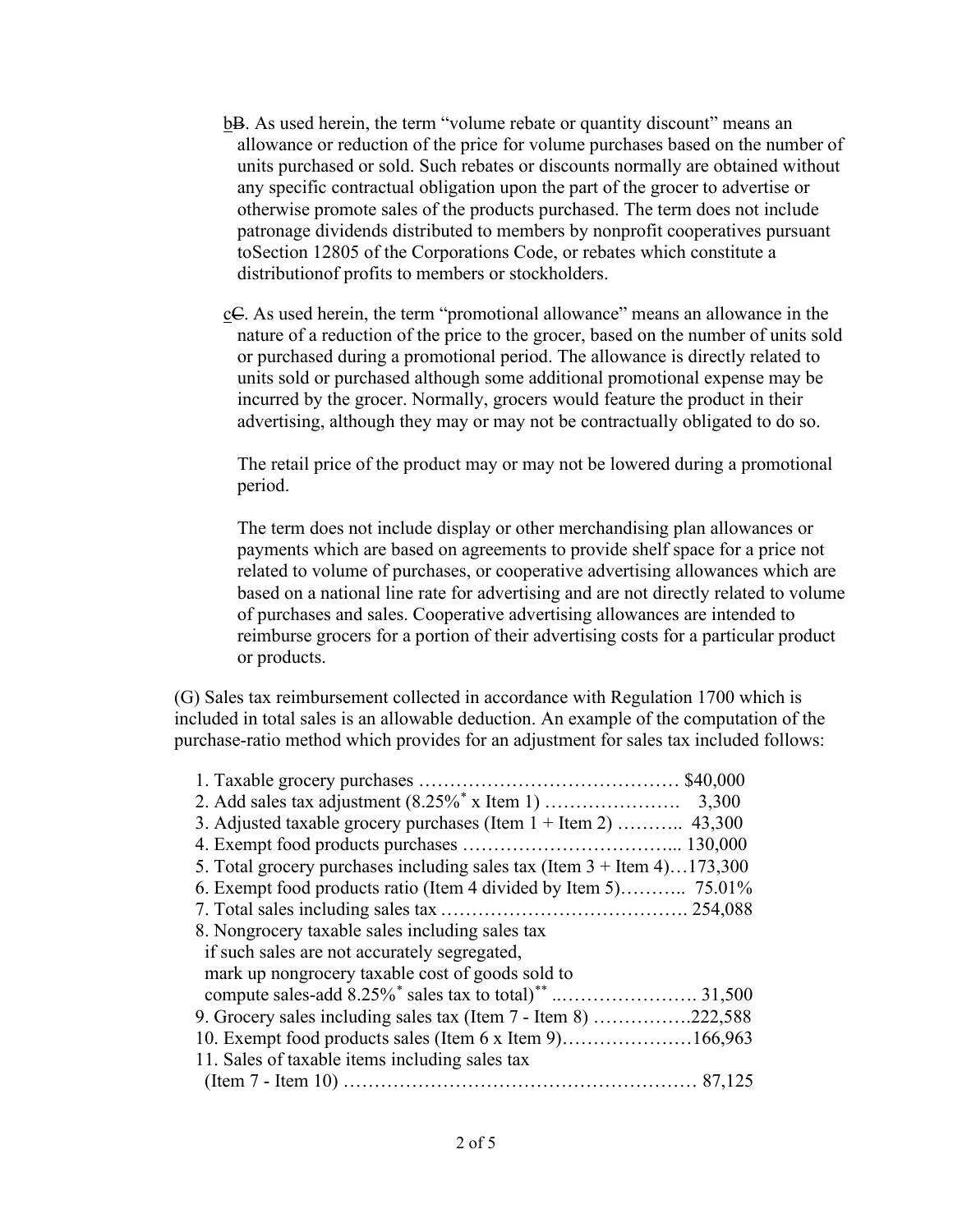| 12. Less taxable items purchased with CalFresh benefits food stamps |  |
|---------------------------------------------------------------------|--|
| (2% of total CalFresh benefits food stamps redeemed for period,     |  |
|                                                                     |  |
| 13. Taxable Measure including sales tax (Item 11 - Item 12)  85,125 |  |
|                                                                     |  |
|                                                                     |  |
|                                                                     |  |

- (2) Modified Purchase-Ratio Method ……. (unchanged).
- (3) Retail Inventory Method and Markup Method. ….. (unchanged):
	- (A) Retail Inventory Method.
		- 1. (unchanged).
		- 2. (unchanged).
		- 3. (unchanged).
		- 4. (unchanged).
		- 5. (unchanged).
		- 6. (unchanged).

(B) Cost Plus Markup Method - Taxable Merchandise.

- 1. (unchanged).
- 2. (unchanged):

 $\underline{a}A$ . Markup factor percentages<sup>1</sup> applicable to taxable merchandise should be determined by a shelf test sample of representative purchases, covering a minimum purchasing cycle of one month within a three-year period, segregated by commodity groupings, i.e., beer, wine, carbonated beverages, tobacco and related products, paper products, pet food, soap, detergents, etc. The markup factor percentages determined for commodity groupings should be applied to the cost of sales of the respective commodities for the reporting period to determine taxable sales.

In order to ensureinsure that markup factor percentages typical of the total business are determined, grocers who conduct multistore operations should include purchases from several representative stores in the shelf test sample of markup factor percentages.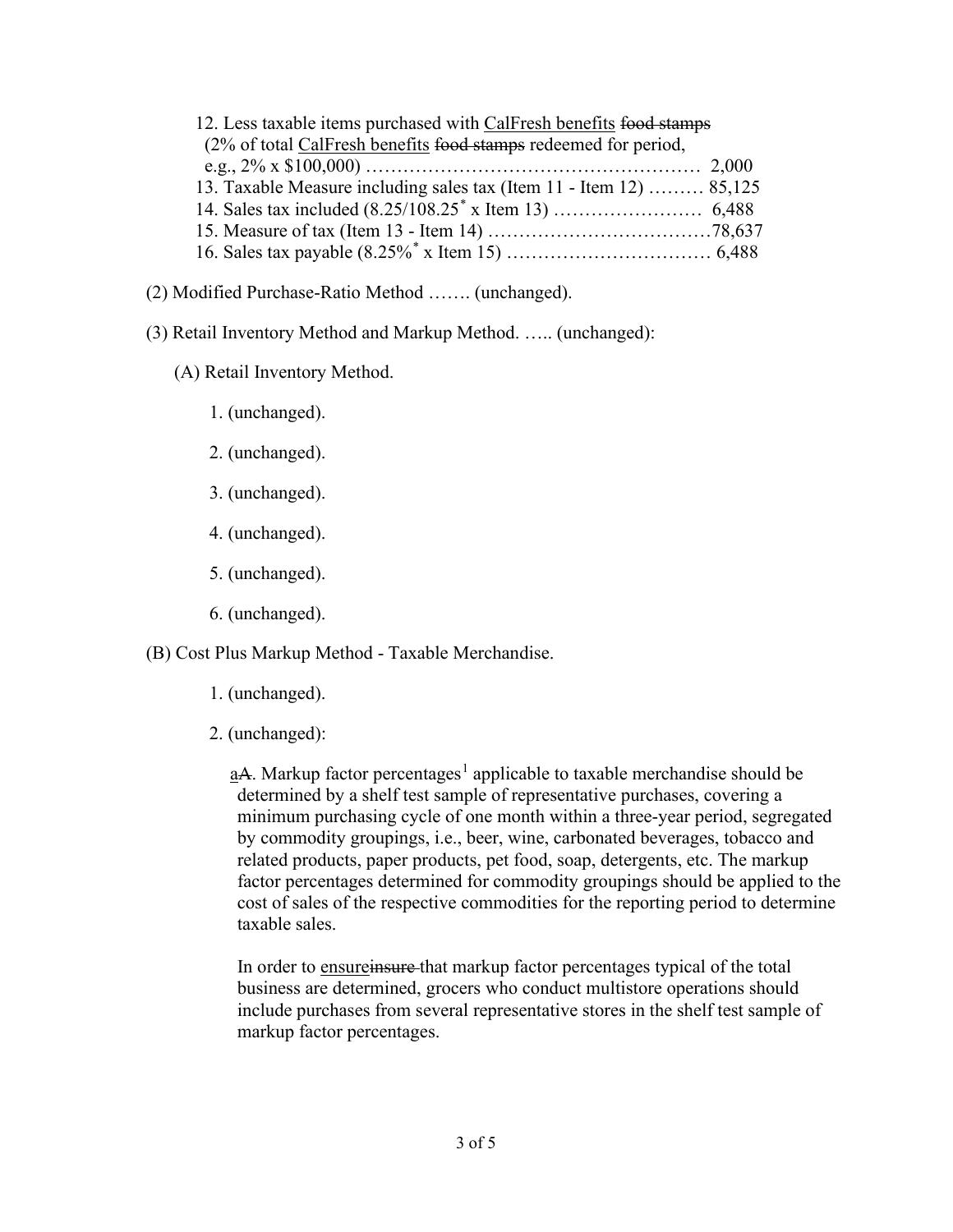b<sub>B</sub>. As an alternative procedure to A., above, the overall average markup factor percentage for all taxable commodity groupings may be used to determine taxable sales for the reporting period. This markup factor percentage is applied to the overall cost of taxable sales for the reporting period.

The overall average markup factor percentage should be determined as follows:

- ia. Determine markup factor percentages by commodity groupings based on shelf tests covering a minimum purchasing cycle of one month within a three-year period.
- iib. Determine cost of sales, segregated by commodity groupings, for a representative one-year period.
- iiic. Apply markup factor percentages (Step a) to the cost of sales of the respective commodity groupings (Step b) to determine anticipated sales by commodity groupings and in total.
- ivd. Divide total anticipated sales (Step c) by the respective total cost of sales to determine the overall average markup factor percentage.
- $c\in$ . In calculating markup factor percentages, appropriate consideration should be given to markon and markdown price adjustments, quantity price adjustments such as on cigarettes sold by the carton, liquor sold by the case and other selling price adjustments. Quantity and other price adjustments may be determined by a limited test of sales of a representative period or by sales experience of a representative store within the operating entity.
- dD. The computation of taxable sales for the reporting period should be based on cost of sales for the period. If for any particular reporting period or periods, cost of sales is not determinable because actual physical inventories are unknown and inventories remain substantially constant, the computation of taxable sales may be based on purchases for the period. However, if inventories are not substantially constant, adjustments for physical inventories should be taken into consideration in one of the reporting periods occurring within the accounting year.
- eE. Shrinkage should be adjusted as specified in (d) below.
- fF. Taxable markup factor percentages based on shelf test samples will generallybe considered valid for reporting purposes for a period of three years, provided business operations remain substantially the same. A substantial change in business operations will be considered as having occurred when there is a significant change in pricing practices, commodities handled, commodity mix, locations operated, sources of supply, or other circumstances affecting the nature of the business.